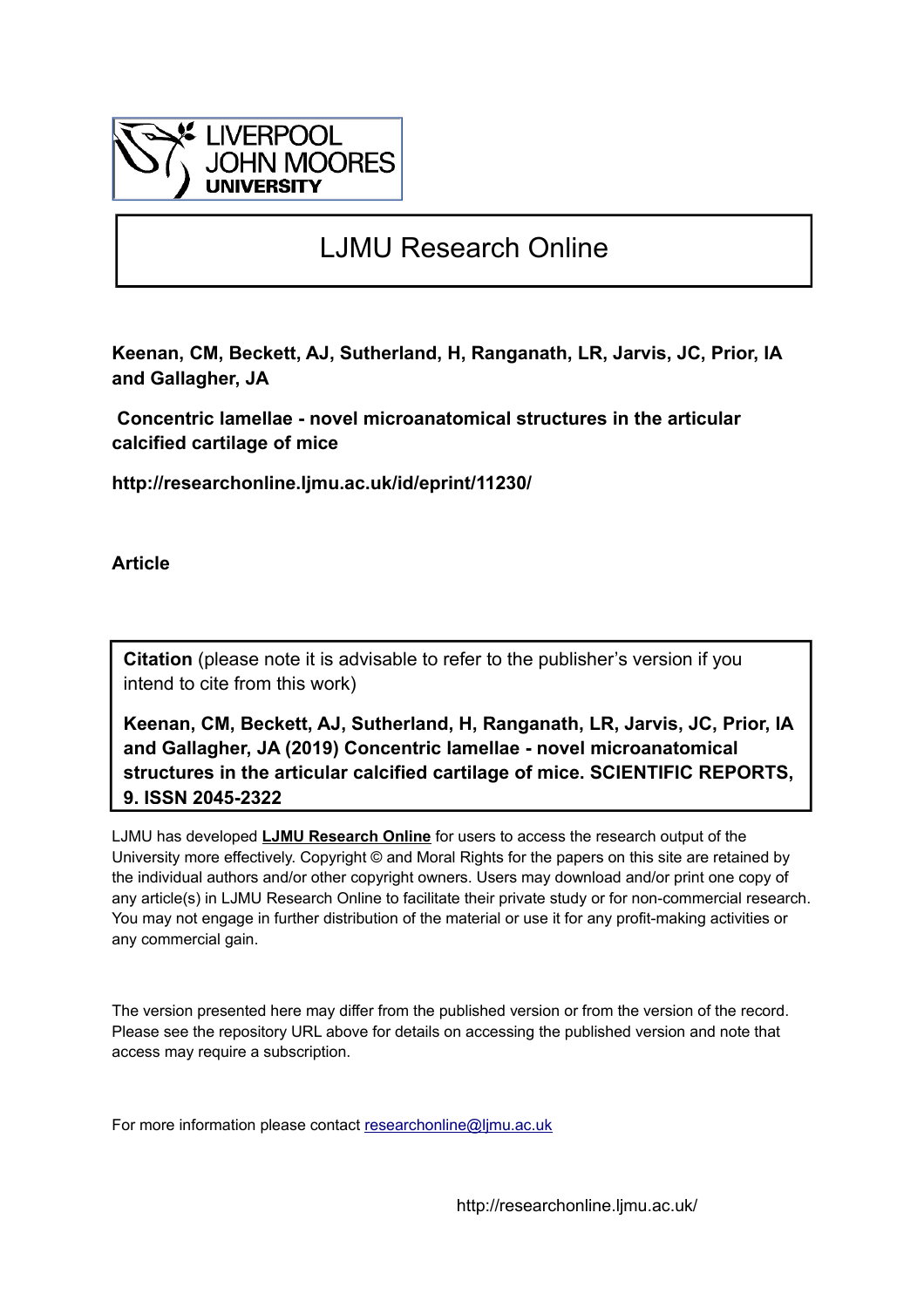| $\mathbf{1}$   | Concentric lamellae – novel microanatomical structures in the articular calcified cartilage of mice.                                                                          |
|----------------|-------------------------------------------------------------------------------------------------------------------------------------------------------------------------------|
| $\overline{2}$ |                                                                                                                                                                               |
| 3              | Craig M Keenan <sup>1*</sup> , Alison J Beckett <sup>2</sup> , Hazel Sutherland <sup>1,3</sup> , Lakshminarayan R Ranganath <sup>1,4</sup> , Jonathan C Jarvis <sup>3</sup> , |
| 4              | Ian A Prior <sup>2</sup> , James A Gallagher <sup>1*</sup>                                                                                                                    |
| 5              | <sup>1</sup> Department of Musculoskeletal Biology, Institute of Ageing and Chronic Disease, University of Liverpool,                                                         |
| 6              | William Henry Duncan Building, West Derby Street, Liverpool, L7 8TX, UK                                                                                                       |
| $\overline{7}$ | <sup>2</sup> Department of Cellular and Molecular Physiology, Institute of Translational Medicine, University of Liverpool,                                                   |
| 8              | Nuffield Building, Crown Street, Liverpool, L69 3BX, UK                                                                                                                       |
| 9              | <sup>3</sup> School of Sport and Exercise Sciences, Liverpool John Moores University, Tom Reilly Building, Byrom Street,                                                      |
| 10             | Liverpool, L3 3AF, UK                                                                                                                                                         |
| 11             | <sup>4</sup> Department of Clinical Biochemistry and Metabolism, Royal Liverpool University Hospital, Prescot Street,                                                         |
| 12             | Liverpool, L7 8XP, UK                                                                                                                                                         |
| 13             |                                                                                                                                                                               |
| 14             | *Corresponding authors: C.M. Keenan and J.A. Gallagher, Department of Musculoskeletal Biology, Institute of                                                                   |
| 15             | Ageing and Chronic Disease, University of Liverpool, William Henry Duncan Building, West Derby Street,                                                                        |
| 16             | Liverpool, L7 8TX, UK. Tel: +44-(0)151-794-5505 / +44-(0)151-794-9063.                                                                                                        |
| 17             |                                                                                                                                                                               |
| 18             | Email<br>ckeenan@liv.ac.uk<br>(C.M.Keenan),<br>A.J.Beckett@liv.ac.uk<br>addresses:<br>(A.J.Beckett),                                                                          |
| 19             | h.sutherland@liv.ac.uk (H.Sutherland), lrang@liv.ac.uk (L.R.Ranganath), J.C.Jarvis@ljmu.ac.uk (J.C.Jarvis),                                                                   |
| 20             | iprior@liv.ac.uk (I.A.Prior), jag1@liv.ac.uk (J.A.Gallagher).                                                                                                                 |
| 21             |                                                                                                                                                                               |
| 22             | <b>Acknowledgements</b>                                                                                                                                                       |
| 23             | This project was funded by a Medical Research Council studentship and The Rosetrees Trust.                                                                                    |
| 24             |                                                                                                                                                                               |
| 25             |                                                                                                                                                                               |
| 26             |                                                                                                                                                                               |
| 27             |                                                                                                                                                                               |
| 28             |                                                                                                                                                                               |
| 29             |                                                                                                                                                                               |
| 30             |                                                                                                                                                                               |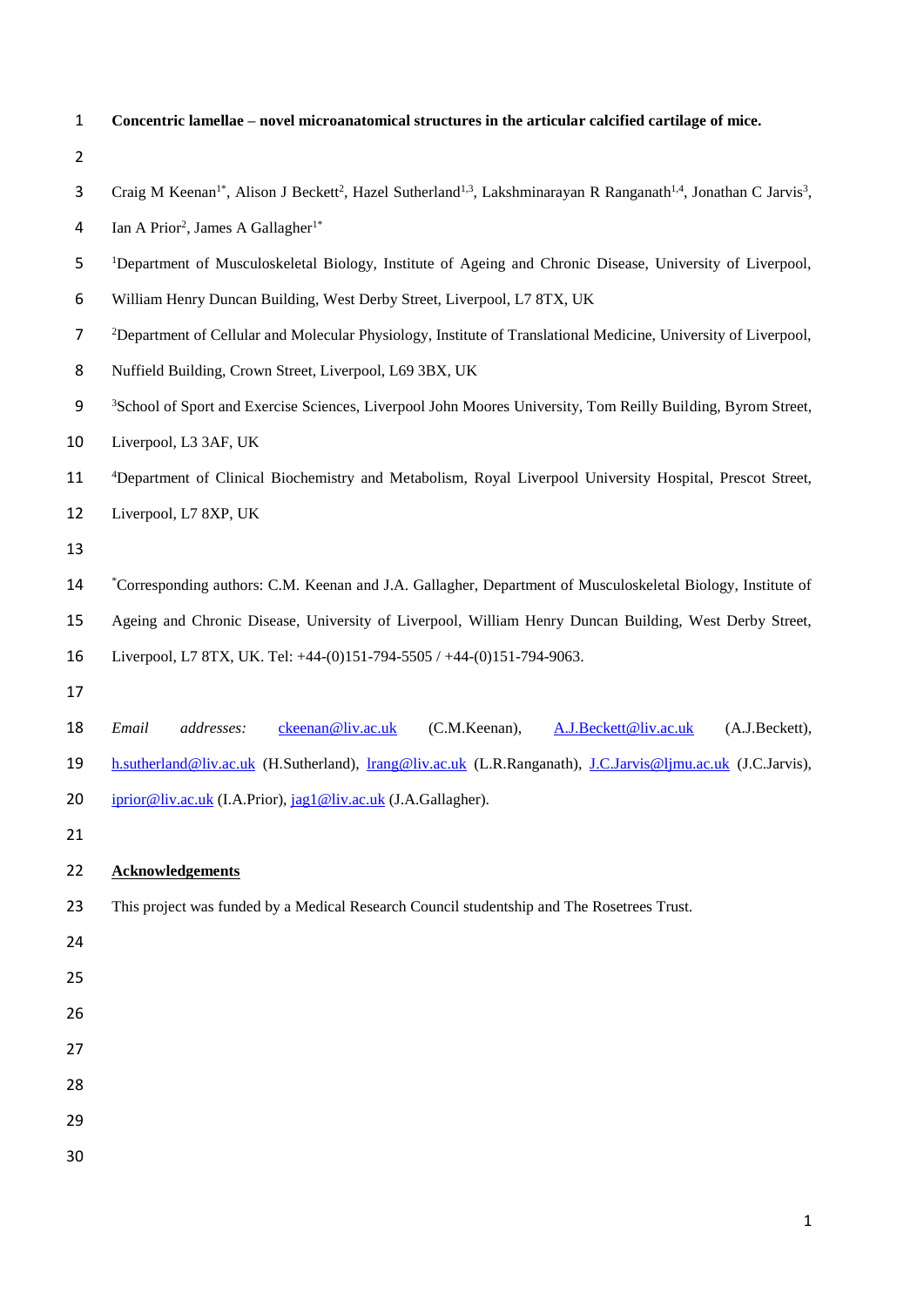## **Abstract**

 The structure, ultrastructure and function of hyaline articular cartilage (HAC) and subchondral bone (SCB), and their involvement in the pathogenesis of osteoarthritis (OA) have been extensively researched. However, much less attention has been focused on the intervening tissue, articular calcified cartilage (ACC) and its role in the initiation and progression of OA. Using both light microscopy (LM) and transmission electron microscopy (TEM), a study of ACC in wild type (WT) mice, and mice with genetic osteoarthropathies (AKU) was undertaken to further understand the role played by ACC in the early stages of OA.Tibio-femoral joints were obtained from BALB/c WT and BALB/c AKU mice aged between 7 and 69 weeks. One joint was processed for routine histological analysis. The tip of the medial femoral condyle (MFC), which contained HAC, ACC, and SCB, was dissected from the contra-lateral joint and processed for TEM.In WT and AKU mice novel microanatomical structures, designated concentric lamellae, were identified surrounding chondrocytes in the ACC. The lamellae appeared to be laid down in association with advancement of the tidemark indicating they may be formed during calcification of cartilage matrix. The lamellae were associated with hypertrophic chondrocytes throughout the ACC.Novel microanatomical structures, termed concentric lamellae, which were present around hypertrophic chondrocytes in the ACC are described for the first time. Their apparent association with mineralisation, advancement of the tidemark, and greater abundance in a model of osteoarthropathy indicate their formation could be important in the pathogenesis of OA and AKU. **Keywords:** Cartilage, Osteoarthritis, Concentric Lamellae, Alkaptonuria, Chondrocytes, Calcification 

- 
- 
- 
- 
- 
- 
- 

# **Introduction**

 The roles of hyaline articular cartilage (HAC) and subchondral bone (SCB) in the pathogenesis of osteoarthritis (OA) have been widely described, along with their structure, ultrastructure and function [1-4]. Much less attention has been focused on articular calcified cartilage (ACC) [5] and its significance in the initiation and progression of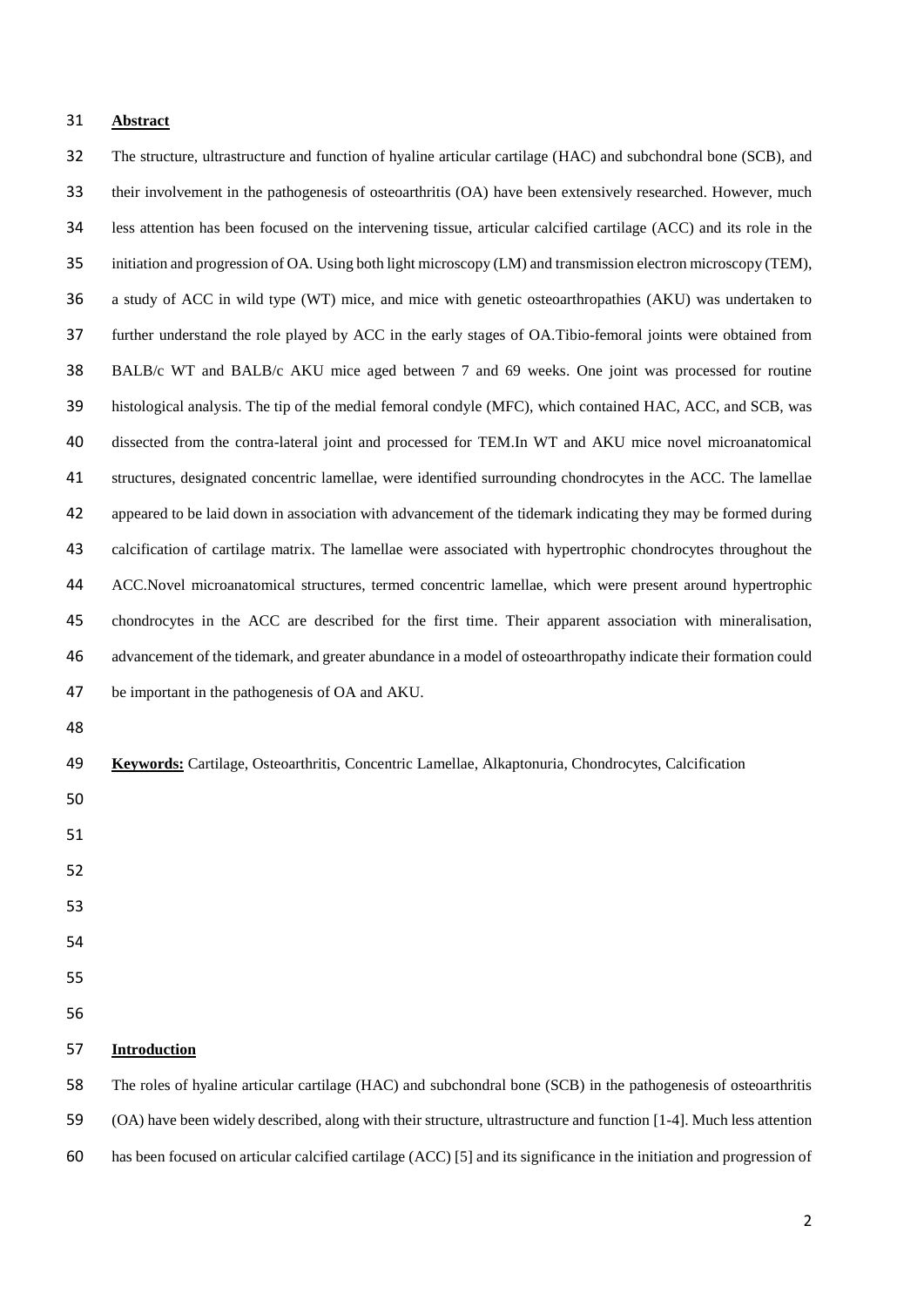OA has largely been ignored [6]. One possible explanation for this could be that the ultrastructure of ACC is notoriously difficult to study. Silberberg and colleagues performed TEM analysis on the femoral heads of mice of various ages but little attention was paid to ACC in these studies [7, 8]. Recently, Hughes and colleagues used scanning electron microscopy (SEM) to describe in detail the orientation of chondrocytes and collagen fibers in the territorial and interterritorial matrices of murine HAC [9]. Similar to previous ultrastructural studies on mouse cartilage, there was far less detail on ACC than on HAC. Although the literature on the ultrastructure of ACC is scarce, and its role in the etiology of OA is not fully understood, it is known to play a significant role in the initiation and progression of the ultra-rare disease Alkaptonuria (AKU) [10, 11].

 AKU is an ultra-rare autosomal recessive disorder characterized by elevated levels of homogentisic acid (HGA) in plasma. The HGA becomes deposited over the lifespan as a polymerized pigment in collagenous tissues, principally the cartilages of loaded joints, in a process known as ochronosis. In humans this results in an extreme and very severe OA phenotype in which cartilage is lost from the joints beyond the third and fourth decades of life. The pathogenesis of AKU has yet to be fully elucidated. However, Taylor and colleagues showed that pigment deposition in cartilage starts in the pericellular matrix (PCM) of chondrons, deep in the ACC and progresses up throughout HAC, leading to the early onset of the devastating osteoarthropathy associated with AKU [10]. It is generally accepted that OA initiates due to degradation of HAC, however it is clear from the work of Taylor and colleagues that ACC has more of a role than previously thought in the initiation and progression of osteoarthropathies [10]. Recently, there have been two murine models of AKU described which show 80 pigmentation similar to that seen in the human condition [12, 13]. In the latter of the two models, pigmentation was shown to be localized to chondrons in ACC confirming what Taylor *et al* had identified in human tissue [10, 82 12]. Until recently the only real, therapeutic option available for AKU patients was joint replacement surgery 83 which is also the gold standard treatment for patients with OA. However, several pre-clinical and clinical studies 84 have shown that a compound known as nitisinone is effective at preventing the build-up of HGA in plasma. Nitisinone was also shown to prevent pigment deposition in an animal model of AKU [14-17].

 This study was undertaken to provide a detailed analysis of the ultrastructure of all regions of articular cartilage, and to identify any differences between WT and AKU mice which could further the understanding of the development of the severe osteoarthropathy associated with AKU.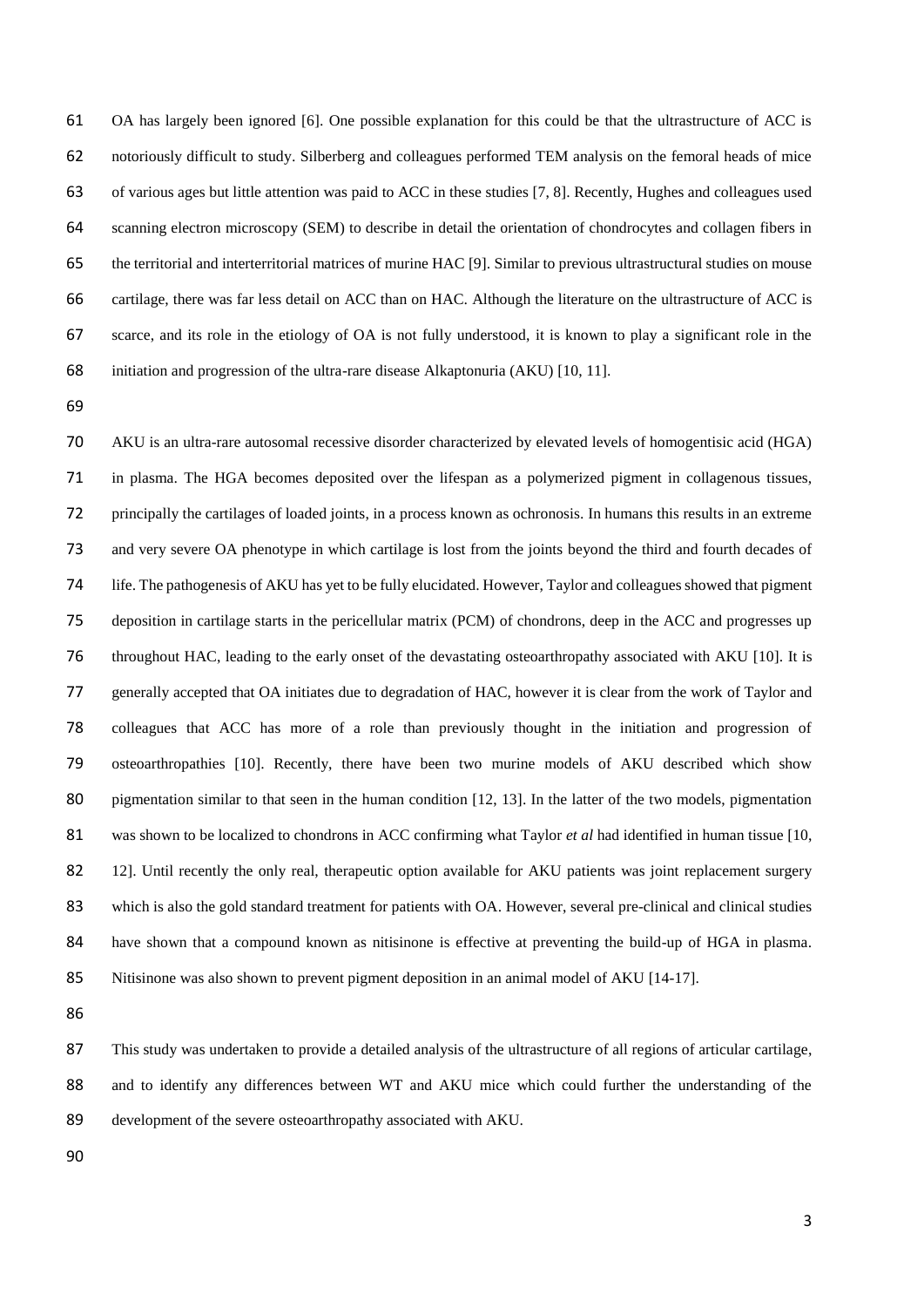#### **Methods**

Mice

 WT and AKU mice on a BALB/c background were used for all experiments. All work was carried out in accordance with the UK Home Office guidelines and regulations under the Animals (Scientific Procedures) Act 1986, and with approval from the University of Liverpool ethics committee. All mice were housed and maintained in the Biological Services Unit at the University of Liverpool, UK.

## Light Microscopy

 Tibio-femoral joints was harvested from WT and AKU mice aged between 7 and 69 weeks and fixed in 10% phosphate buffered formalin solution (PBFS). After 24 hours tissues were transferred to 12% EDTA to decalcify. Once decalcification was complete tissues were washed several times with PBS and processed for histological analysis using a Leica TP1020 processor (Leica, Germany). Following processing, tissues were embedded for coronal sectioning in paraffin wax. Tissue blocks were sectioned using a Leica RM2245 microtome (Leica, Germany), sections stained with H&E and Schmorl's stain, and images captured using a Nikon Eclipse *Ci* microscope (Nikon, UK). Image analysis was performed using NIS Br elements software (Nikon, UK).

## Transmission Electron Microscopy

 Following fixation in either 10% PBFS or 2.5% glutaraldehyde, the tip of the MFC, encompassing the HAC, ACC and SCB, was removed and post-fixed in 1% osmium tetroxide for 3 hours at RT, on bloc stained with 1% uranyl acetate for 24 hours at RT, dehydrated in ethanol and embedded in Agar 100 resin (Agar Scientific, UK). 70nm sections were cut using a diamond knife (Diatome, Switzerland) on a Leica EM UC6 ultra-microtome (Leica, Germany). Sections were collected on formvar coated 100 mesh copper grids (TAAB, UK) and post-stained with uranyl acetate (5% by weight in 50% ethanol and 50% distilled water) followed by lead citrate. Grids were examined using a FEI 120kV Tecnai G2 Spirit BioTWIN electron microscope, and all images captured with an SIS Megaview III camera.

#### **Results**

### 118 Histological analysis of BALB/c AKU mice

Sections from the tibiofemoral joints of AKU mice of varying ages were stained with H&E and Schmorl's stain,

and analysed using LM to determine if any hallmarks of OA, along with signs of ochronosis were present. At 31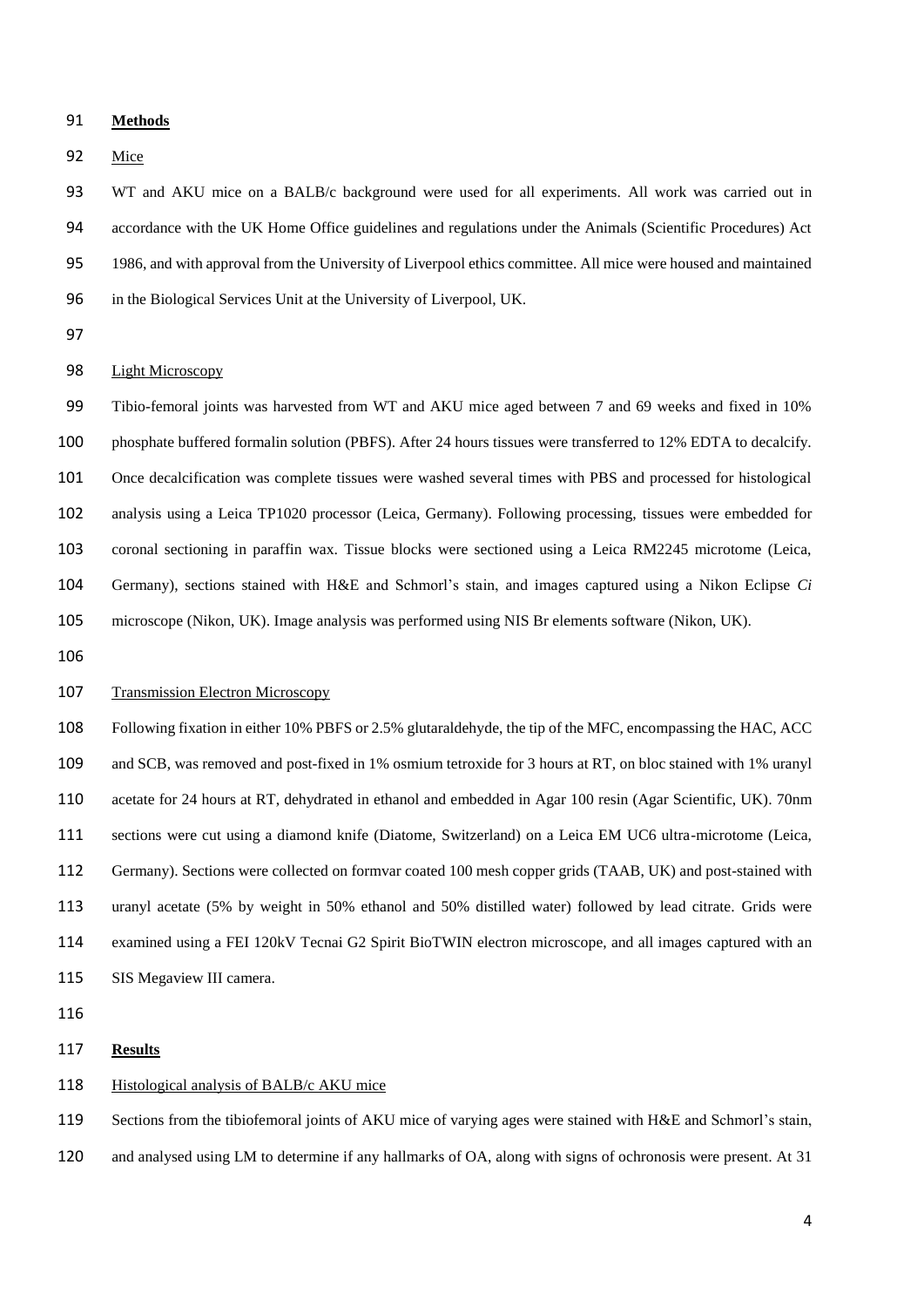weeks remodelling of the SCB was visible, along with what appeared to be concentric lamellar-like structures around a chondrocyte deep in ACC (Fig, 1a). Analysis of a 60 week old AKU mouse also showed a similar feature of concentric lamellae around a chondrocyte located along the SCB plate (Fig. 1b). Ochronotic pigmentation of chondrocytes and their surrounding matrices, located in ACC, was also visible (Fig. 1c). Hallmark signs of OA were observed in the mice, including loss of the articular surface and vertical clefts extending deep into the zones of HAC (Fig. 1d).

# Ultrastructural analysis of articular cartilage

 Detailed TEM micrographs from an area of the MFC highlighted the ultrastructure of HAC and ACC, and the cells and collagenous matrices contained within them (Figs. 2a & 2b). Flattened chondrocytes in the superficial zone lay parallel to the articular surface while chondrocytes in the transitional zone appeared larger and more spherical (Fig. 2a). Higher powered images of chondrocytes in both the superficial and transitional zones showed the presence of collagen fibres in the pericellular matrix (PCM), and increased cellular detail with the nucleus and rough endoplasmic reticulum both visible (Figs. 3a & 3b). The tidemark, which is the boundary between calcified and non-calcified cartilage, still generates much discussion as to its composition [18-20]. It is highlighted to show the differences between the matrices and cells in non-calcified and calcified articular cartilage (Fig. 2a). Hypertrophic chondrocytes were localised to the ACC (Fig. 2a). Chondroptotic cells, showing chromatin condensation, cellular disintegration and empty lacunae were visible deep in the ACC adjacent to the cement line (Figs. 2b & 3c). Surrounding several of these cells we observed the appearance of novel concentric lamellar structures (Figs. 2b & 3c, dashed arrows). The lamellae initially looked as if they formed part of the pericellular matrix however upon further examination they could be seen to extend into the territorial matrix.

## Identification of concentric lamellae in the articular calcified cartilage of BALB/c AKU and WT mice

 As described above our analysis of the cartilage in BALB/c Hgd-/- and WT mice led to the identification of distinct patterns of concentric circles, which we have termed concentric lamellae, surrounding chondrocytes in 146 the ACC. The lamellae were visible both around viable cells, located towards the mineralisation front (Figs. 4a, b  $\&c$  c) and around hypertrophic and chondroptotic cells located deeper in the ACC, close to the boundary with the SCB (Fig. 4d). Chondrocytes located adjacent to the mineralisation front appeared to be partially engulfed by the 149 lamellae before progressing deeper into the ACC and becoming completely surrounded (Figs. 4a & b). This process appeared to show an apparent opening and closing of the tidemark as the cells became surrounded and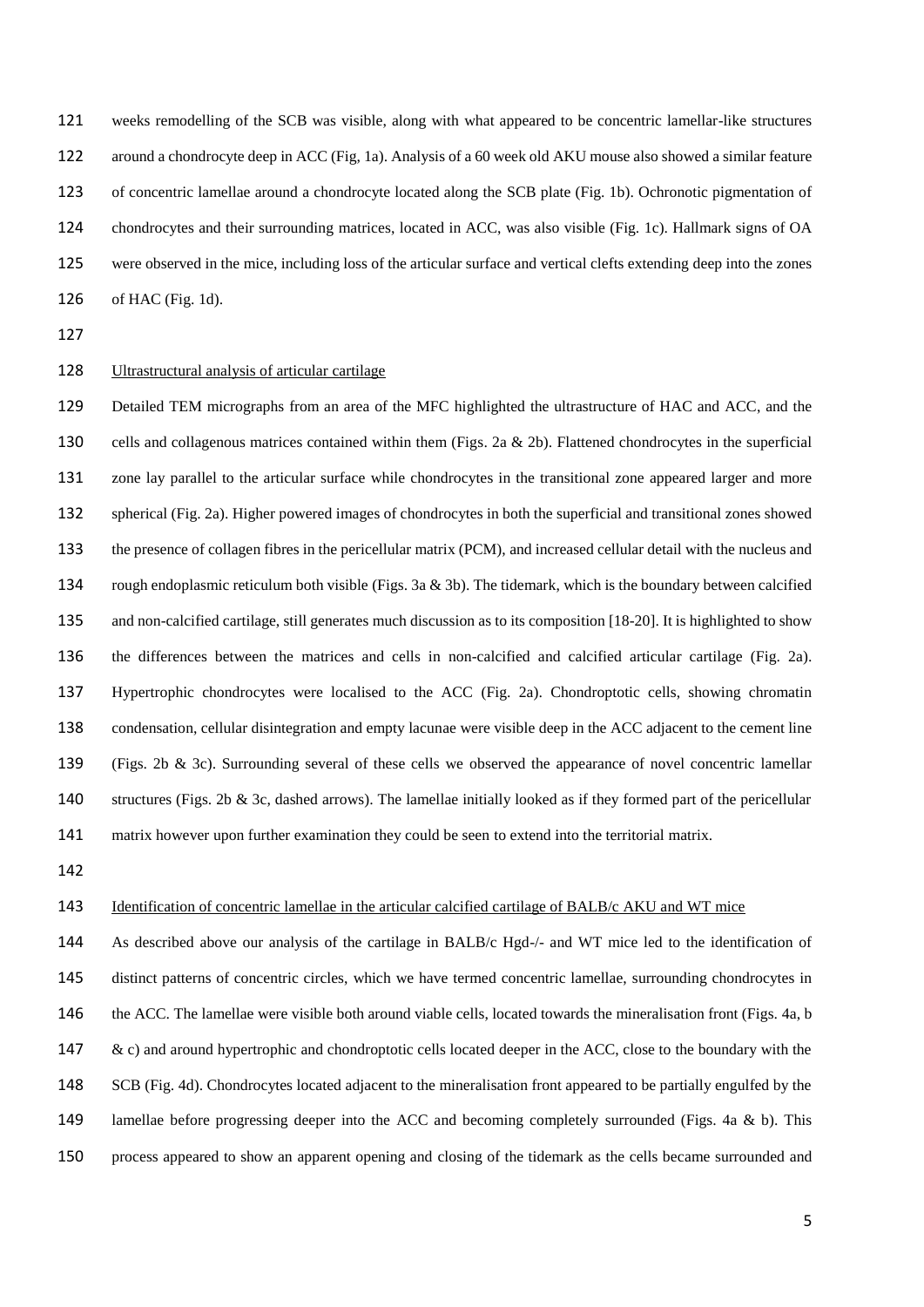embedded in the ACC. The lamellae appeared to be laid down around the chondrocytes in a periodic-like manner (Figs. 4c & d). Chondrocytes located deeper in the ACC had more defined lamellae which enabled us to quantify the lamellae and determine if they became more or less frequent with age, and whether their size was affected by the age of the mice. Eleven samples were subjected to quantitative analysis, three from mice aged 9 weeks and younger, including two AKU and one WT, and a further eight from mice aged 53 weeks and older, including seven AKU and one WT. It was clear from the images that the lamellae found in young AKU mice were fewer in number and thicker in width (Fig. 5a) than in aged AKU mice where they were more frequent but narrower (Figs. 158 5b  $\&$  c). Along with more lamellae being present in aged AKU mice there were also more cells affected than in young mice. Although the lamellae were visible in WT mice (Fig. 5d) there did appear to be fewer affected chondrocytes. While the number of lamellae surrounding chondrocytes also appeared to decrease in WT mice, the 161 width remained consistent to those seen in AKU mice of similar age (Figs. 5b & c). This appears to confirm that an increase in the age of the mice leads to a decrease in the width of the lamellae present in the cartilage.

 Once the lamellae had been identified and quantified we wanted to identify their composition. In a large number of the images it was difficult to ascertain what the lamellae were composed of. However, on further inspection at higher magnification we were able to identify the presence of collagen fibres in the lamellae on a number of the aged AKU mice (Figs. 6a & b). It is clear from both images that collagen fibres were located in the lamellae, particularly those which were located closer to the cell.

#### **Discussion**

 TEM was used to detail the ultrastructure of the HAC and ACC of BALB/c AKU mice. These mice are a model of experimental OA due to the osteoarthritic phenotype they show including cartilage degeneration, SCB remodelling and increasing amounts of calcification. The OA phenotype associated with AKU mice provided an opportunity to use TEM to identify any ultrastructural changes in cartilage between AKU and WT mice with the aim of further understanding the role played, particularly that of ACC, in the initiation and progression of OA.

 Initial histological examination of AKU mice revealed the presence of concentric ring like structures around 178 chondrocytes deep in ACC at both 31 and 60 weeks of age. Using LM it was not possible to determine what these structures were or to gain any detailed knowledge of their ultrastructure. Further analysis of AKU and WT with TEM also revealed the presence of these concentric ring structures and led to a more robust analysis of the cartilage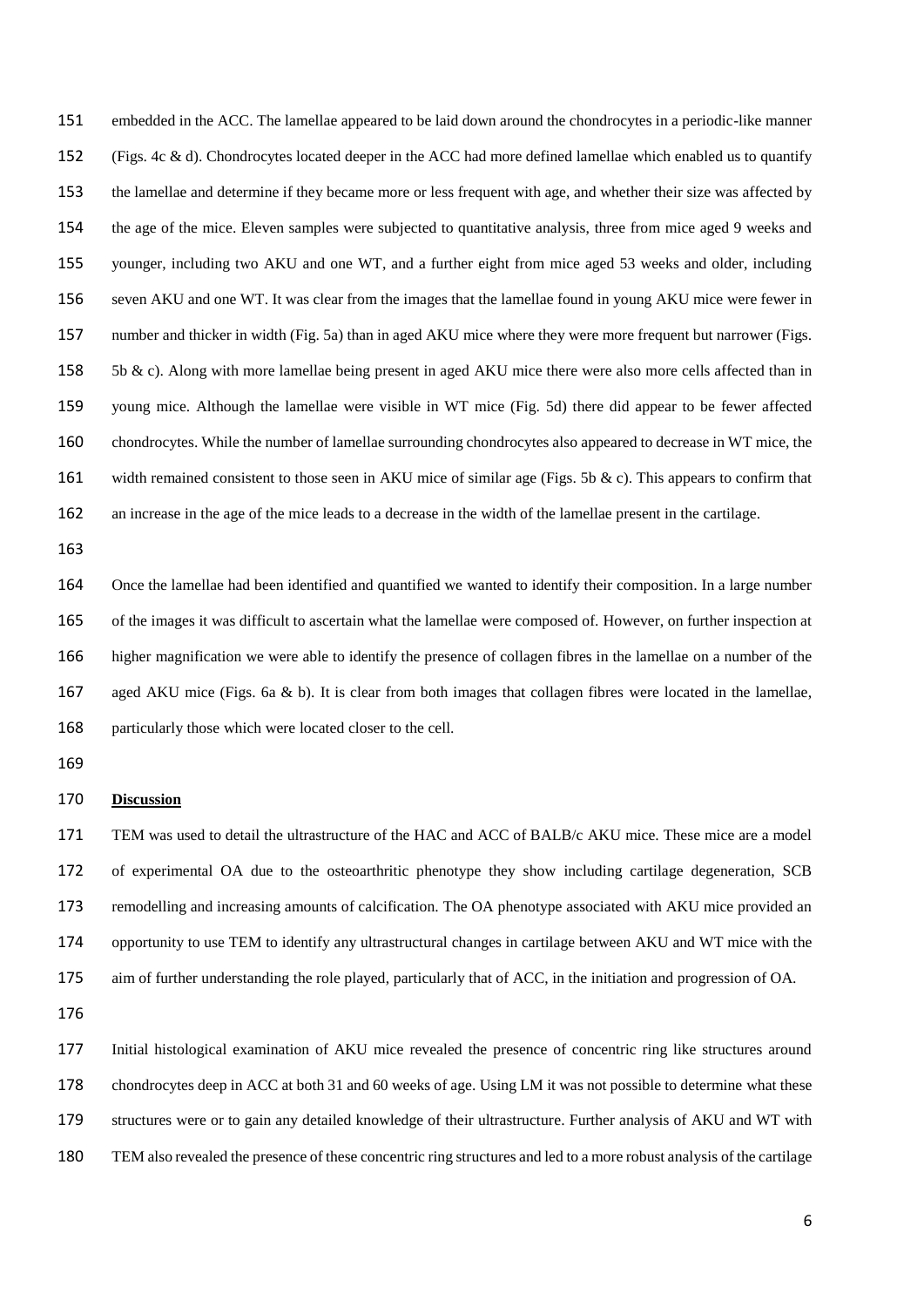to try and determine the nature of these structures. Initial signs of typical OA including remodelling of the SCB and protrusion of SCB into ACC were also observed under LM (Figs. 1a & b). Pigmented chondrocytes, a 183 hallmark of AKU, were visible with both H&E and Schmorl's stain (Figs. 1b & c).

- 
- 
- 

 TEM analysis of ACC in AKU mice revealed the presence of concentric lamellae around the majority of chondrocytes scattered throughout this zone of cartilage. The lamellae were also present around chondrocytes in the ACC of WT mice but to a much lesser extent. On initial examination it was unclear if the concentric structures observed under TEM were identical to the ones seen under LM, however the fact they were both present deep in ACC, and not in HAC, suggested possible structural similarities between the two and provided a basis for an in- depth analysis. Extensive literature searches revealed that the presence of these lamellae is a novel finding in the ACC. The structures identified may be related to the lamellae detected using SEM by Hirotani et al [21], who proposed the existence of a lamellar system around chondrocytes in the deep zone of the articular cartilage in patients with secondary OA. It must be noted however, that these were found only in the HAC and not in the ACC. No definitive reasoning is given by Hirotani *et al* [21] for this system of lamellae in the cartilage, although it is suggested it may be as a result of shrinkage from tissue preparation. With no other literature describing this 198 phenomenon, the mechanism behind their formation is not clearly understood. There is evidence, both from the work described in this paper and the results gained by Hirotani that the lamellae are related to the pathogenesis of 200 OA. The lamellae appeared around both viable chondrocytes towards the tidemark, which appeared to be partially engulfed by lamellae, and to a much higher degree around hypertrophic chondrocytes located deep in the ACC (Fig. 4). The fact that they appear much more regularly around hypertrophic chondrocytes may be significant as to the origins of their formation. Hypertrophic chondrocytes are known to express type X collagen [22, 23], and release increased levels of alkaline phosphatase [24] leading to cartilage calcification [25, 26]. Cartilage calcification has been associated with both ageing of tissues [27, 28] and OA pathogenesis [25, 29]. Calcification 206 of cartilage associated with OA pathogenesis leads to thinning of HAC [30] and thickening of ACC [31], and can be identified by advancement and duplication of the tidemark [32, 33] as mineralisation progresses towards the surface. Thinning of the ACC can also occur during OA if the rate of subchondral remodelling is quicker than the rate of tidemark advancement [34]. The lamellae identified in the ACC appeared to be laid down in association with the advancing tidemark, which would indicate they may be formed during cartilage calcification. Viable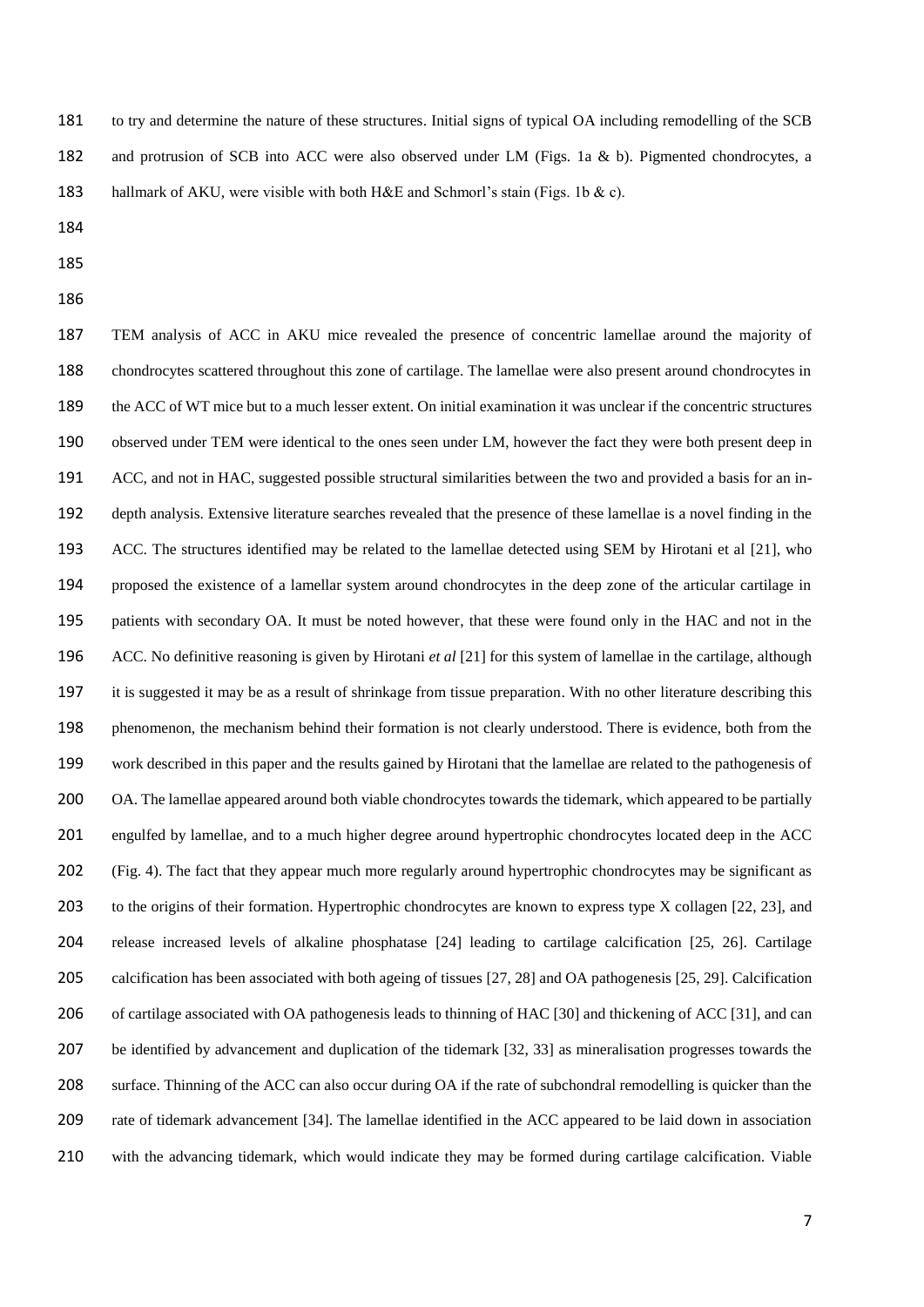211 chondrocytes at the mineralisation front could be seen to be partially surrounded by the lamellae (Figs. 4a & b).

This suggests that chondrocytes in the HAC, which are close to the tidemark, are surrounded by ACC and the

- lamellae are then laid down during calcification of the cartilage.
- 
- 
- 

 The lamellae were identified in both young and aged AKU and WT mice. The greater abundance of lamellae in AKU mice, which are a model of OA, suggests that they may have a role in the pathogenesis of OA. Lamellae were present in young AKU mice (Fig. 5a) suggesting that cartilage calcification and OA initiation begins at a 222 young age in OA mice. There were fewer individual lamellae surrounding the chondrocytes in young AKU mice 223 and they appeared thicker than those seen in aged AKU mice. As the mice increased in age the lamellae became thinner and more frequent around the chondrocytes. This correlates with the increased calcification and cartilage thinning seen in aged mice. Increased calcification which is associated with OA progression [6], appears to be 226 linked to increasing amounts of lamellae formation around chondrocytes in ACC of aged AKU mice.

228 Although it is possible the lamellae may be involved in the development and progression of OA, it cannot be discounted that they may be linked to the ageing process. Lamellae were present in both young and aged AKU mice; the number of lamellae around chondrocytes increased in aged AKU mice (Fig. 5). The lamellae were also 231 identified in young and aged WT mice which showed very little cartilage degeneration, suggesting that their formation may have been as a result of the ageing process. Increasing the number of mice examined, over a wide range of ages, should help determine whether the lamellae are linked to either the development of OA or the process of ageing.

 Analysis of both AKU and WT mice revealed the appearance of novel concentric lamellae-like structures surrounding hypertrophic chondrons in the ACC. Their possible association with mineralisation and advancement of the tidemark, and their greater abundance in AKU mice indicate that the formation of these lamellae may be involved in the pathogenesis of OA, since thinning of articular cartilage due to advancing mineralisation is reported to be a characteristic of joints undergoing OA. Further work identifying the underlying mechanism(s) by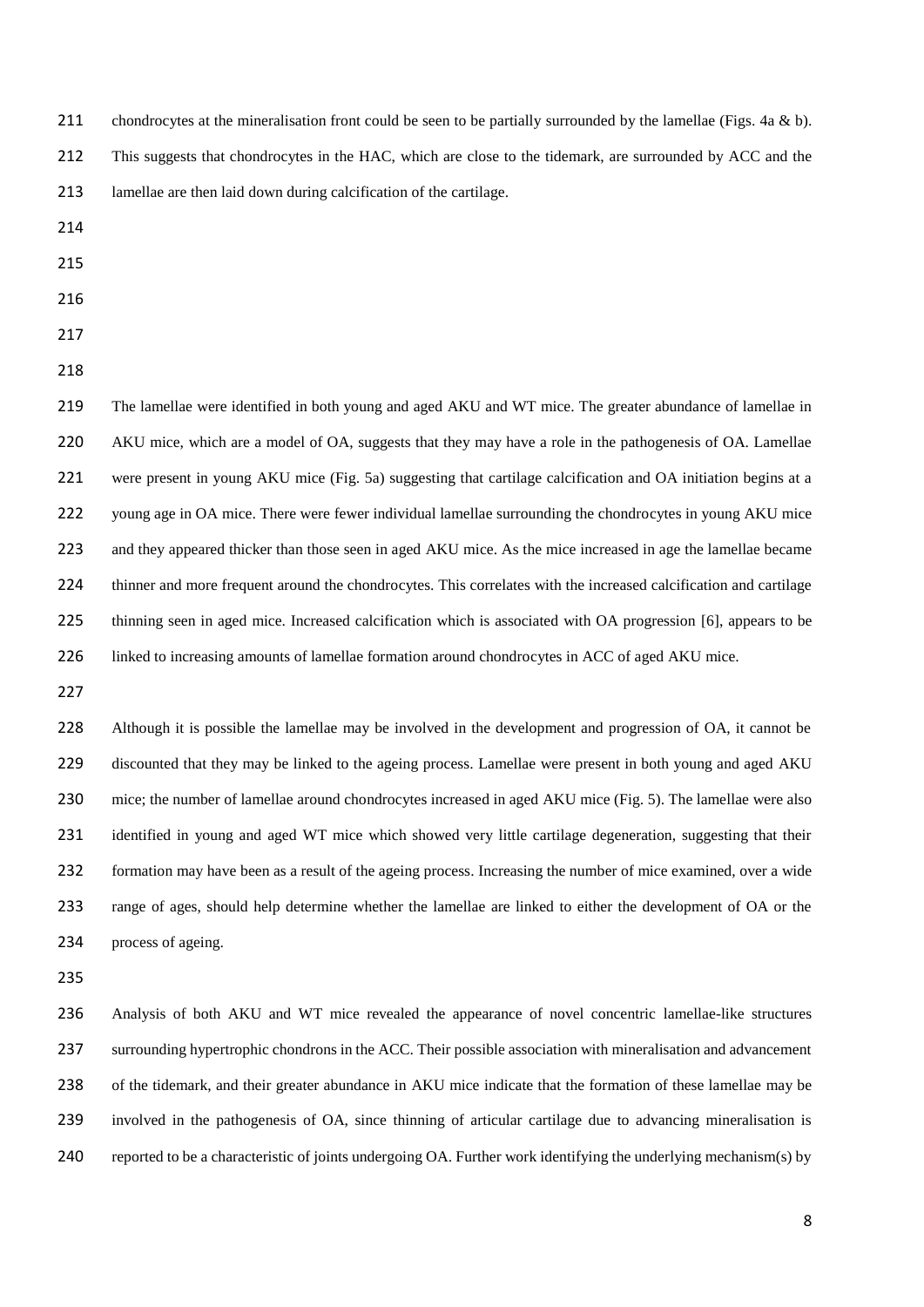| 241 | which the lamellae are formed, including immunohistochemistry and Energy Dispersive Spectroscopy (EDAX),             |                                                                                                                 |  |
|-----|----------------------------------------------------------------------------------------------------------------------|-----------------------------------------------------------------------------------------------------------------|--|
| 242 | should provide a better understanding of the function and regulation of the ACC, and the role of the lamellae in     |                                                                                                                 |  |
| 243 | the initiation and progression of OA.                                                                                |                                                                                                                 |  |
| 244 | <b>Contributors</b>                                                                                                  |                                                                                                                 |  |
| 245 |                                                                                                                      | Craig M Keenan designed the study and prepared the first draft of the paper. He is guarantor. James A Gallagher |  |
| 246 | designed the study and contributed to the analysis and interpretation of the data. Alison J Beckett, Hazel           |                                                                                                                 |  |
| 247 | Sutherland, Lakshminarayan R Ranganath, Jonathan C Jarvis, and Ian A Prior contributed to the analysis and           |                                                                                                                 |  |
| 248 | interpretation of the data. All authors revised the paper critically for intellectual content and approved the final |                                                                                                                 |  |
| 249 | version. All authors agree to be accountable for the work and to ensure that any questions relating to the accuracy  |                                                                                                                 |  |
| 250 | and integrity of the paper are investigated and properly resolved.                                                   |                                                                                                                 |  |
| 251 |                                                                                                                      |                                                                                                                 |  |
| 252 | <b>Compliance with Ethical Standards</b>                                                                             |                                                                                                                 |  |
| 253 | Conflict of Interest: The authors declare that they have no conflict of interest.                                    |                                                                                                                 |  |
| 254 | Ethical approval: All applicable international, national, and/or institutional guidelines for the care and use of    |                                                                                                                 |  |
| 255 | animals were followed.                                                                                               |                                                                                                                 |  |
| 256 | Ethical approval: This article does not contain any studies with human participants performed by any of the          |                                                                                                                 |  |
| 257 | authors.                                                                                                             |                                                                                                                 |  |
| 258 |                                                                                                                      |                                                                                                                 |  |
| 259 | <b>References</b>                                                                                                    |                                                                                                                 |  |
| 260 | 1.                                                                                                                   | Goldring, M. B. & Goldring, S. R. Articular cartilage and subchondral bone in the pathogenesis of               |  |
| 261 |                                                                                                                      | osteoarthritis. Ann. N Y Acad Sci. 1192, 230-237 (2010).                                                        |  |
| 262 | 2.                                                                                                                   | Radin, E. L. & Rose, R. M. Role of subchondral bone in the initiation and progression of cartilage              |  |
| 263 |                                                                                                                      | damage. Clin. Orthop Relat Res. 213, 34-40 (1986).                                                              |  |
| 264 | 3.                                                                                                                   | Sandell, L. J. & Aigner, T. Articular cartilage and changes in arthritis. An introduction: cell biology of      |  |
| 265 |                                                                                                                      | osteoarthritis. Arthritis Res. 3, 107-113 (2001).                                                               |  |
| 266 | 4.                                                                                                                   | Boyde, A. et al. On fragmenting, densely mineralised acellular protrusions into articular cartilage and         |  |
| 267 |                                                                                                                      | their possible role in osteoarthritis. J. Anat. 225, 436-446 (2014).                                            |  |
| 268 | 5.                                                                                                                   | Ferguson, V. L., Bushby, A. J. & Boyde, A. Nanomechanical properties and mineral concentration in               |  |
| 269 |                                                                                                                      | articular calcified cartilage and subchondral bone. J. Anat. 203, 191-202 (2003).                               |  |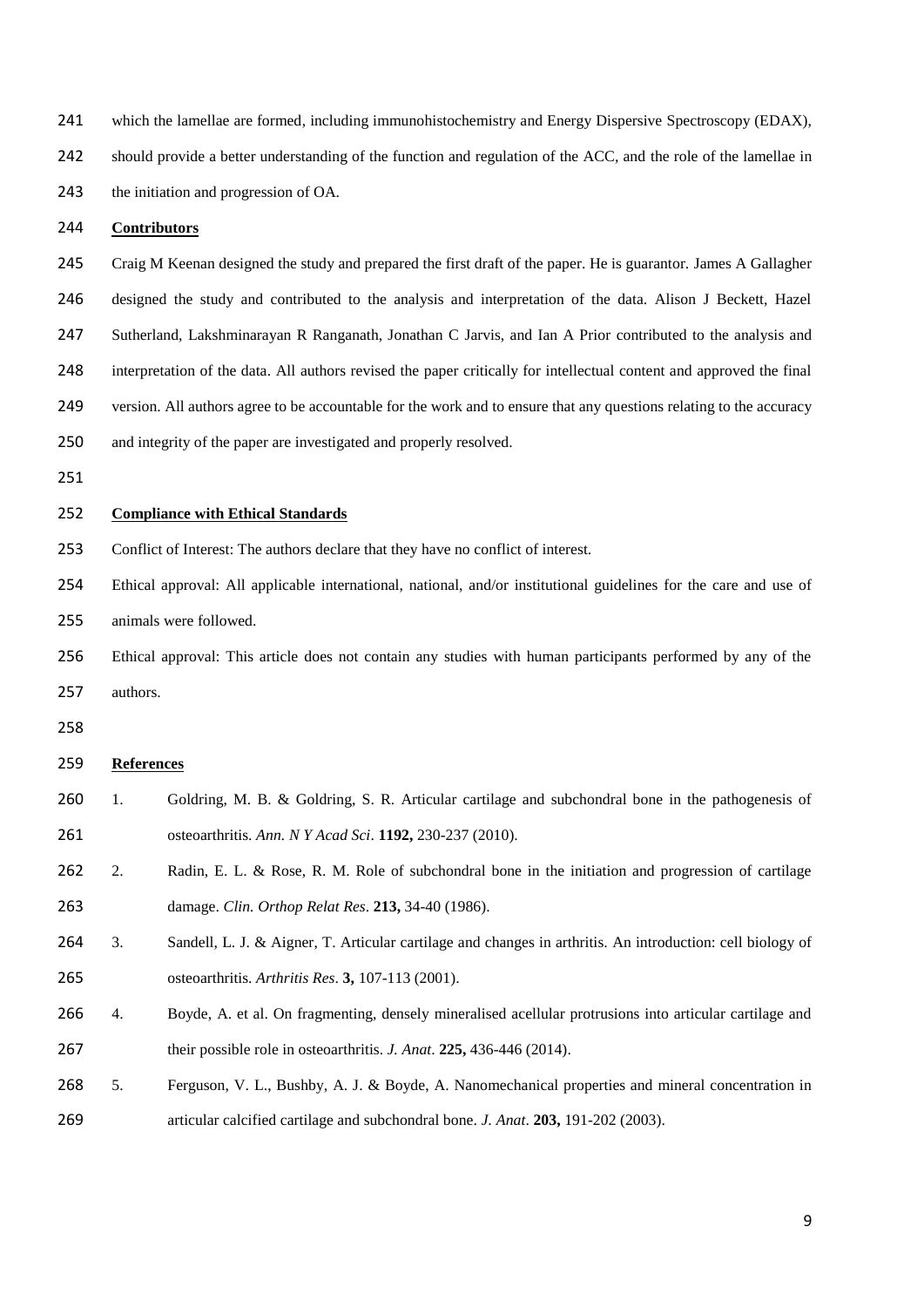- 270 6. Oegema, T. R. Jr., Carpenter, R. J., Hofmeister, F. & Thompson, R. C. Jr. The interaction of the zone of calcified cartilage and subchondral bone in osteoarthritis. *Microsc. Res Tech*. **37,** 324-332 (1997).
- 7. Silberberg, R., Silberberg, M., Vogel, A. & Wettstein, W. Ultrastructure of articular cartilage of mice of various ages. *Am. J. Anat*. **109,** 251-275 (1961).
- 274 8. Silberberg, R., Silbereberg, M. & Feir, D. Life cycle of articular cartilage cells: an electron microscope study of the hip joint of the mouse. *Am. J. Anat*. **114,** 17-47 (1964).
- 276 9. Hughes, L. C., Archer, C. W. & ap Gwynn, I. The ultrastructure of mouse articular cartilage: collagen orientation and implications for tissue functionality. A polarised light and scanning electron microscope study and review. *Eur. Cell Mater*. **9,** 68-84 (2005).
- 10. Taylor, A. M. et al. The role of calcified cartilage and subchondral bone in the initiation and progression of ochronotic arthropathy in alkaptonuria. *Arthritis Rheum*. **63,** 3887-3896 (2011).
- 11. Gallagher, J. A., Ranganath, L. R. & Boyde, A. Lessons from rare diseases of cartilage and bone. *Curr. Opin Pharmacol*. **22,** 107-114 (2015).
- 283 12. Preston, A. J. et al. Ochronotic osteoarthropathy in a mouse model of alkaptonuria, and its inhibition by nitisinone. *Ann. Rheum Dis*. **73,** 284-289 (2014).
- 13. Taylor, A. M. et al. Ochronosis in a murine model of alkaptonuria is synonymous to that in the human condition. *Osteoarthritis Cartilage*. **20,** 880-886 (2012).
- 14. Keenan, C. M. et al. Nitisinone arrests but does not reverse ochronosis in alkaptonuric mice. *JIMD Rep*. **24,** 45-50 (2015).
- 15. Milan, A. M. et al. The effect of nitisinone on homogentisic acid and tyrosine: a two-year survey of patients attending the national alkaptonuria centre, liverpool. *Ann. Clin Biochem*. **54,** 323-330 (2107).
- 16. Ranganath, L. R. et al. Nitisinone arrests ochronosis and decreases rate of progression of alkaptonuria: evaluation of the effect of nitisinone in the united kingdom national alkaptonuria centre. *Mol. Genet Metab*. **125,** 124-135 (2018).
- 17. Ranganath, L. R. et al. Suitability of nitisinone in alkaptonuria 1 (SONIA 1): an international, multicentre, randomised, open-label, no-treatment controlled, parallel-group, dose-response study to investigate the effect of once daily nitisinone on 24-h urinary homogentisic acid excretion in patients with alkaptonuria after 4 weeks of treatment. *Ann. Rheum Dis*. **75,** 362-367 (2016).
- 18. Dmitrovsky, E., Lane, L. B. & Bullough, P. G. The characterization of the tidemark in human articular cartilage. *Metab. Bone Dis. & Rel. Res*. **1,** 115-118 (1978).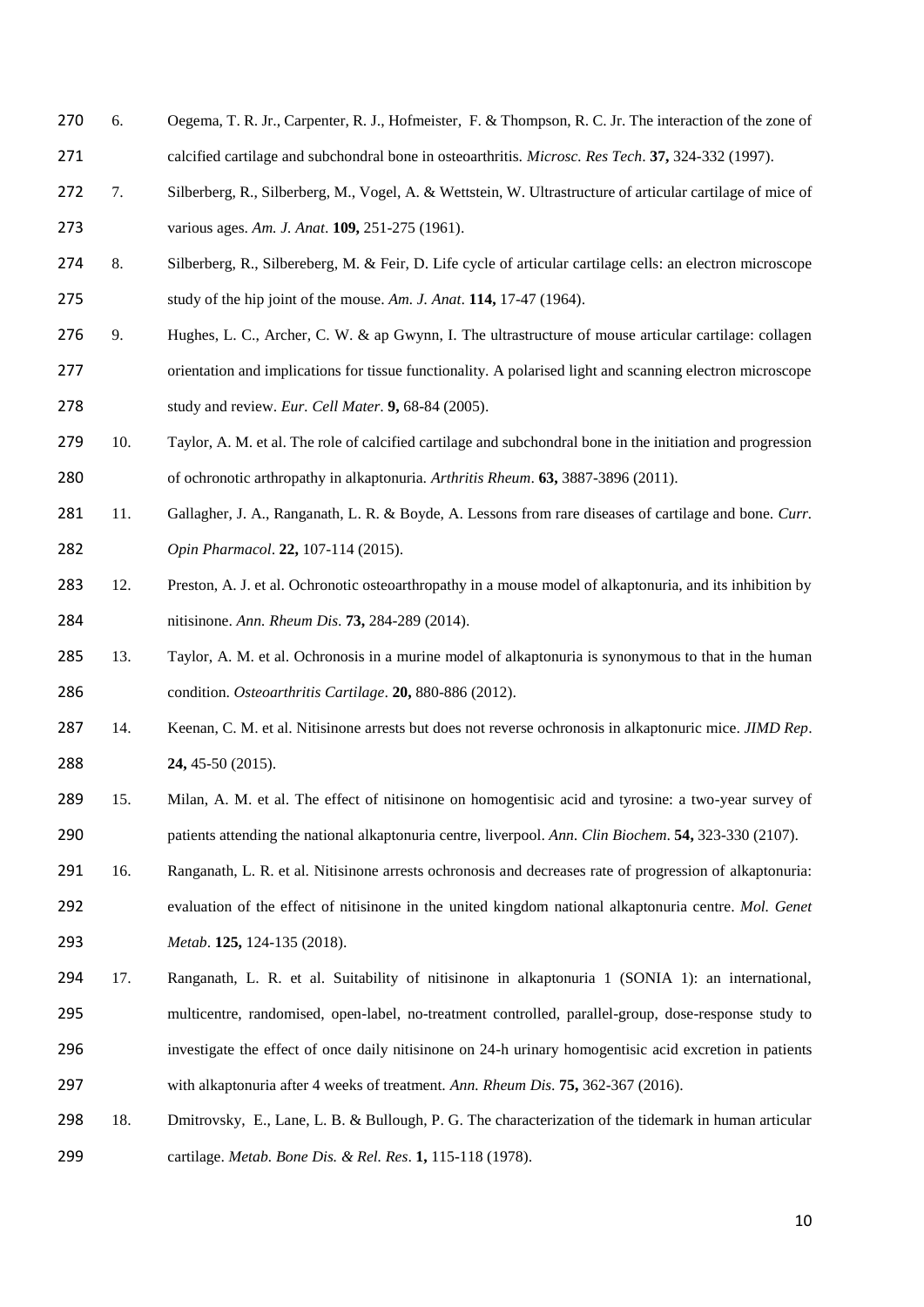- 19. Lyons, T. J., Stoddart, R. W., McClure, S. F. & McClure, J. The tidemark of the chondro-osseous junction of the normal human knee joint. *J. Mol Histol*. **36,** 207-215 (2005).
- 20. Simkin, P. A. Consider the tidemark. *J. Rheumatol*. **39,** 890-892 (2012).
- 21. Hirotani, H. & Ito, T. Scanning electron microscopy of the articular surfaces of the hip joint disorders. *Anat Anz*. **138,** 29-38 (1975).
- 22. van der Kraan, P. M. & van den Berg, W. B. Chondrocyte hypertrophy and osteoarthritis: role in initiation and progression of cartilage degeneration? *Osteoarthritis Cartilage*. **20,** 223-232 (2012).
- 23. von der Mark, K. et al. Type X collagen synthesis in human osteoarthritic cartilage. Indication of chondrocyte hypertrophy. *Arthritis Rheum*. **35,** 806-811 (1992).
- 24. Miao, D. & Scutt, A. Histochemical localization of alkaline phosphatase activity in decalcified bone and cartilage. *J. Histochem Cytochem*. **50,** 333-340 (2002).
- 25. Fuerst, M. et al. Calcification of articular cartilage in human osteoarthritis. *Arthritis Rheum*. **60,** 2694- 2703 (2009).
- 26. Chen-An, P., Andreassen, K. V., Henriksen, K., Karsdal, M. A. & Bay-Jensen, A. C. Investigation of chondrocyte hypertrophy and cartilage calcification in a full-depth articular cartilage explants model. *Rheumatol Int*. **33,** 401-411 (2013).
- 27. Mitsuyama, H., Healey, R. M., Terkeltaub, R. A., Coutts, R. D. & Amiel, D. Calcification of human articular knee cartilage is primarily an effect of aging rather than osteoarthritis. *Osteoarthritis Cartilage*. **15,** 559-565 (2007).
- 28. Karpouzas, G. & Terkeltaub, R. New developments in the pathogenesis of articular cartilage calcification. *Curr Rheumatol Rep*. **1,** 121-127 (1999).
- 29. Ea, H. K. et al. Articular cartilage calcification in osteoarthritis: insights into crystal-induced stress. *Arthritis Rheum*. **63,** 10-18 (2011).
- 323 30. Bennett, L. D. & Buckland-Wright, J. C. Meniscal and articular cartilage changes in knee osteoarthritis:
- a cross‐sectional double‐contrast macroradiographic study. *Rheumatology*. **41,** 917-923 (2002).
- 31. Burr, D. B. The importance of subchondral bone in the progression of osteoarthritis. J Rheumatol Suppl **70,** 77-80 (2004).
- 32. O'Connor, K. M. Unweighting accelerates tidemark advancement in articular cartilage at the knee joint of rats. *J. Bone Miner Res*. **12,** 580-589 (1997).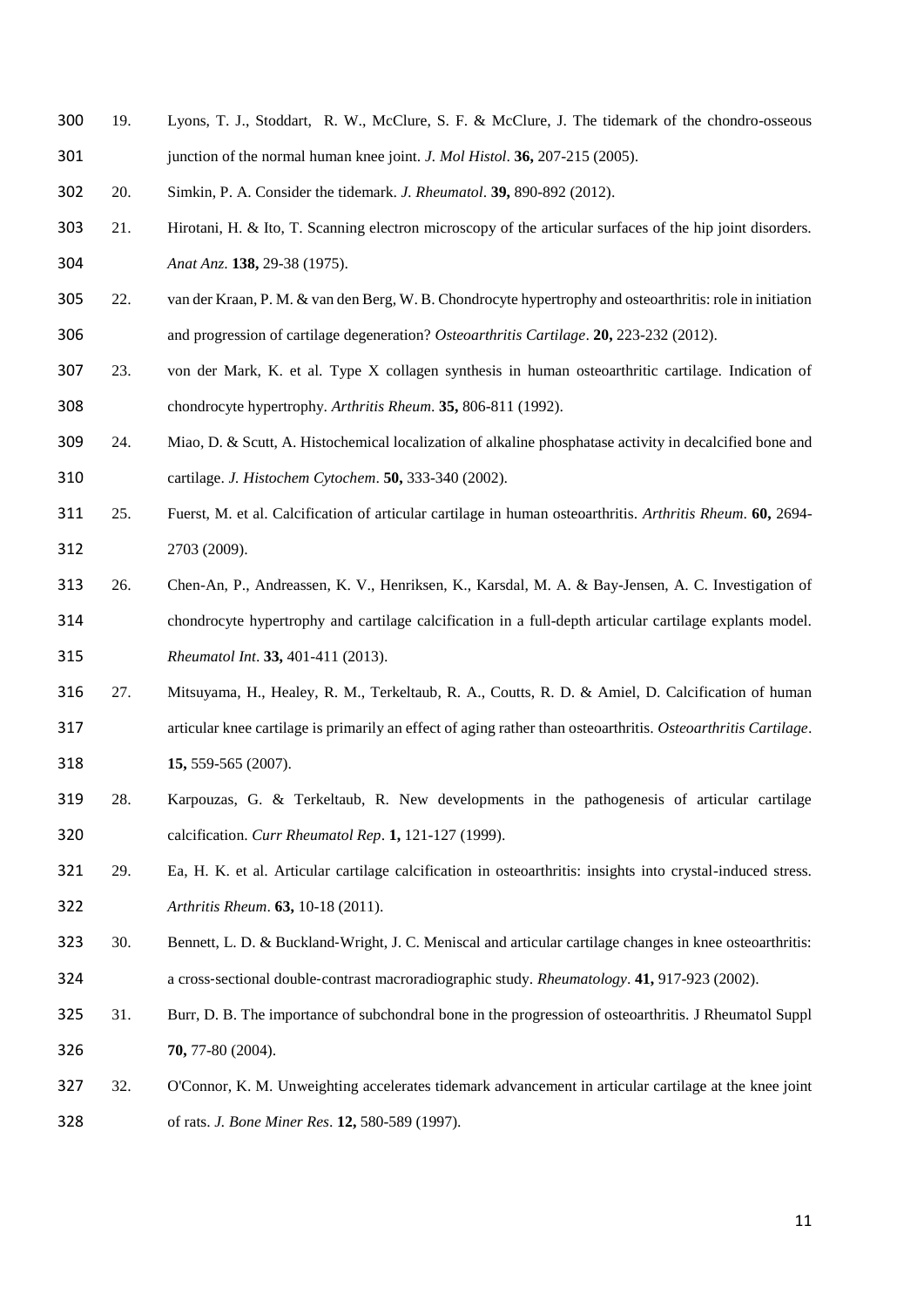33. Revell, P. A., Pirie, C., Amir, G., Rashad, S. & Walker, F. Metabolic activity in the calcified zone of cartilage: Observations on tetracycline labelled articular cartilage in human osteoarthritic hips. *Rheumatol Int*. **10,** 143-147 (1990).

 34. Burr, D. B. Anatomy and physiology of the mineralized tissues: role in the pathogenesis of osteoarthrosis. *Osteoarthritis Cartilage*. **12 (Suppl A),** S20-30 (2004).

#### **Figure legends**

 **Fig. 1 Histological examination of BALB/c AKU mice (a)** H&E staining of a 31 week old BALB/c AKU mouse showed the appearance of a concentric ring like structure around a chondrocyte in the articular calcified cartilage (ACC) of the medial femoral condyle (arrowed). Remodelling of the subchondral bone (SCB) was also seen which is an indication of osteoarthritis (OA) (\*). **(b)** H&E staining of a 60 week old BALB/c AKU mouse also showed the appearance of concentric ring structures around a chondrocyte in ACC of the lateral femoral condyle (LFC) (arrowed), along with protrusion of the SCB into ACC. **(c)** Schmorl's staining of a 60 week old BALB/c AKU mouse showed large numbers of pigmented chondrocytes, a hallmark of AKU, present throughout ACC of the LFC (arrowed). Pigmented chondrocytes were also visible in the H&E stained section (b) where they can be seen deep in ACC (\*). **(d)** Analysis of a 49 week old BALB/c AKU mouse showed complete loss of the articular surface and vertical clefts running through the medial tibial plateau (arrowed), illustrating the severity of OA in 348 these mice. Scale =  $20 \mu$ m.

 **Fig. 2 TEM micrographs of the medial femoral condyle from a 53 week old BALB/c AKU mouse (a)** HAC and ACC with the tidemark, which separates the two types of articular cartilage, have been labelled. A hypertrophic chondrocyte can be seen deep in the ACC. **(b)** Chondrocytes undergoing chondroptosis were visible in the ACC. Concentric lamellae were also visible surrounding the cells (dashed lines). The cement line which 354 separates the ACC from the underlying SCB is highlighted (x1250). Tissue fixed in glutaraldehyde. Scale =  $10 \mu$ m. 

 **Fig. 3 Ultrastructural examination of chondrocytes from different zones of cartilage in a 53 week old BALB/c AKU mouse (a)** TEM micrograph of a flattened chondrocyte in the superficial zone of the HAC.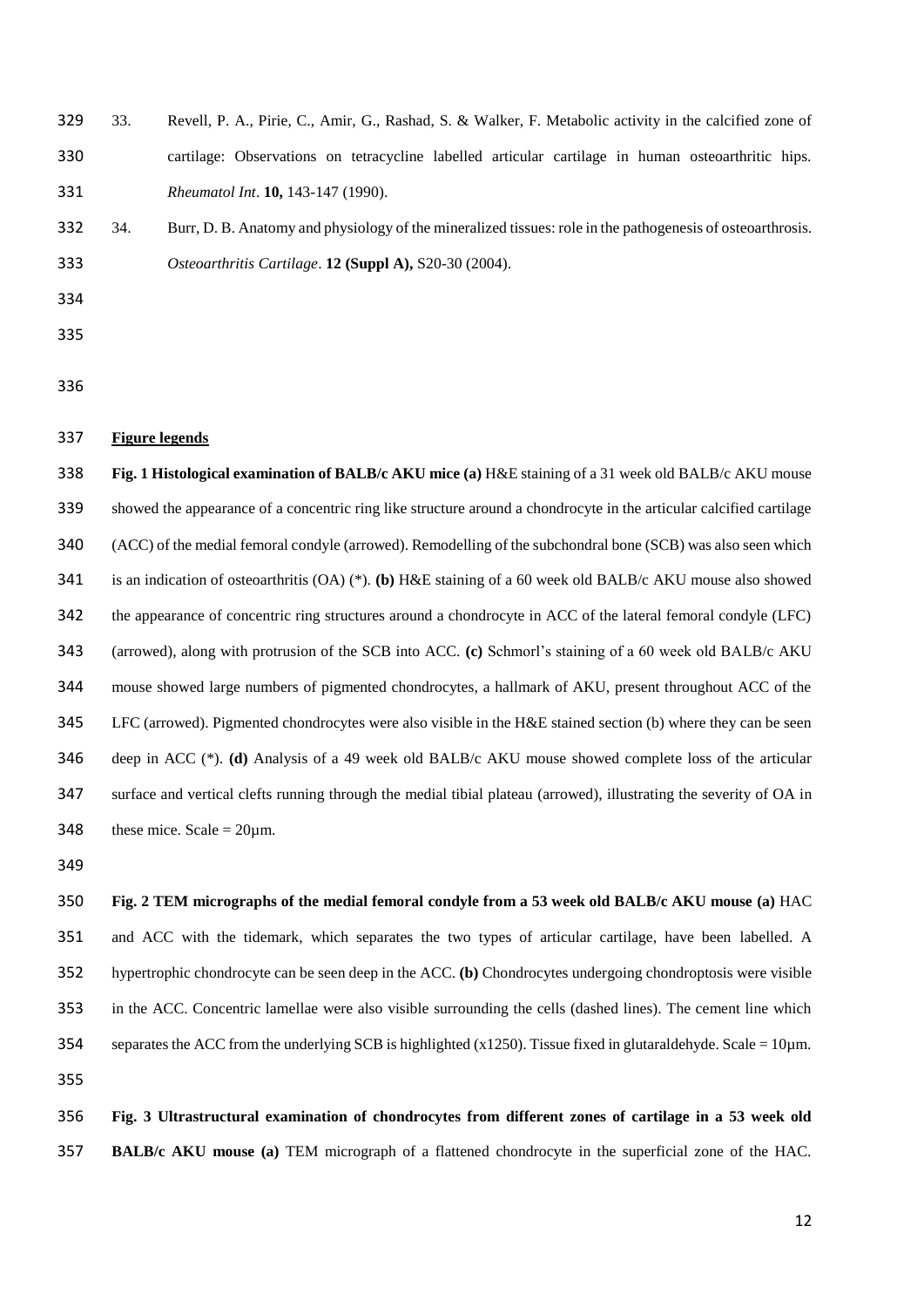Individual collagen fibres, located in the pericellular matrix (PCM), lie parallel to the articular surface (arrowed) (x26,500). Inset: Location of the chondrocyte in HAC (x8250). **(b)** TEM micrograph of a chondrocyte in the deep zone of the HAC. Specific structures within the cell have been labelled (x9900). **(c)** TEM micrograph of hypertrophic chondrons in the ACC. Both sets of chondrocytes appeared chondroptotic with chromatin condensation, cellular disintegration and the final stage of chondroptosis, empty lacunae, all present. Concentric lamellae were also visible surrounding the cells (dashed lines). Inset: Location of the chondrocyte in the HAC 364 (arrowed) (x2500). Inset: Location of the cells in the ACC (x2500). Tissue fixed in glutaraldehyde. Scale = (a) 0.5µm, (b) 2µm, (c) 5µm.

 **Fig. 4 The appearance of concentric lamellae around chondrocytes in the ACC of aged BALB/c AKU mice (a)** A chondrocyte partially surrounded by concentric lamella, yet not completely enclosed in the ACC (x6000). Inset: Location of chondrocyte in the ACC, showing apparent 'opening' of the tidemark (arrowed) resulting in the cell becoming engulfed by the ACC (x2500). **(b)** A chondrocyte almost completely surrounded by lamellae, progressing deeper into the ACC (x6000). Inset: Location of chondrocyte in the ACC, showing apparent 'closing' of the tidemark (arrowed) resulting in the cell becoming completely embedded in the ACC (x2500). **(c)** A chondrocyte surrounded by numerous concentric lamellae (arrowed) in a periodic-like manner (x8200). **(d)** Concentric lamellae surrounding a chondrocyte deep in the ACC, in a periodic manner (arrowed) identical to what 375 was seen in (c) (x8200). Tissues fixed in (a,b) PBFS, (c,d) glutaraldehyde. Ages = (a,b) 60 wks, (c,d) 54.4 wks. 376 Scale = (a,b) 5 $\mu$ m, (c,d) 2 $\mu$ m.

 **Fig. 5 Measurements of concentric lamellae in BALB/c AKU and WT mice (a)** Quantification of the lamella in a 7.8 week old AKU mouse showed a general increase in width as they progressed further away from the 380 chondrocyte (x16,500). **(b,c)** The number of lamellae surrounding chondrocytes in aged AKU mice  $(53 + 61)$  weeks old respectively) increased in comparison to young AKU mice (a), however the widths of the lamellae were significantly narrower (x26,500). **(d)** Quantification of the lamellae in an aged WT mouse (69 weeks) revealed the number of lamellae was comparable to that seen in young AKU mice (a), whilst the width was comparable to 384 that seen in aged AKU mice (b,c) (x4200). Tissues fixed in (a,b) glutaraldehyde (c,d) PBFS. Scale = (a,b,c)  $1 \mu m$ , (d) 5µm.